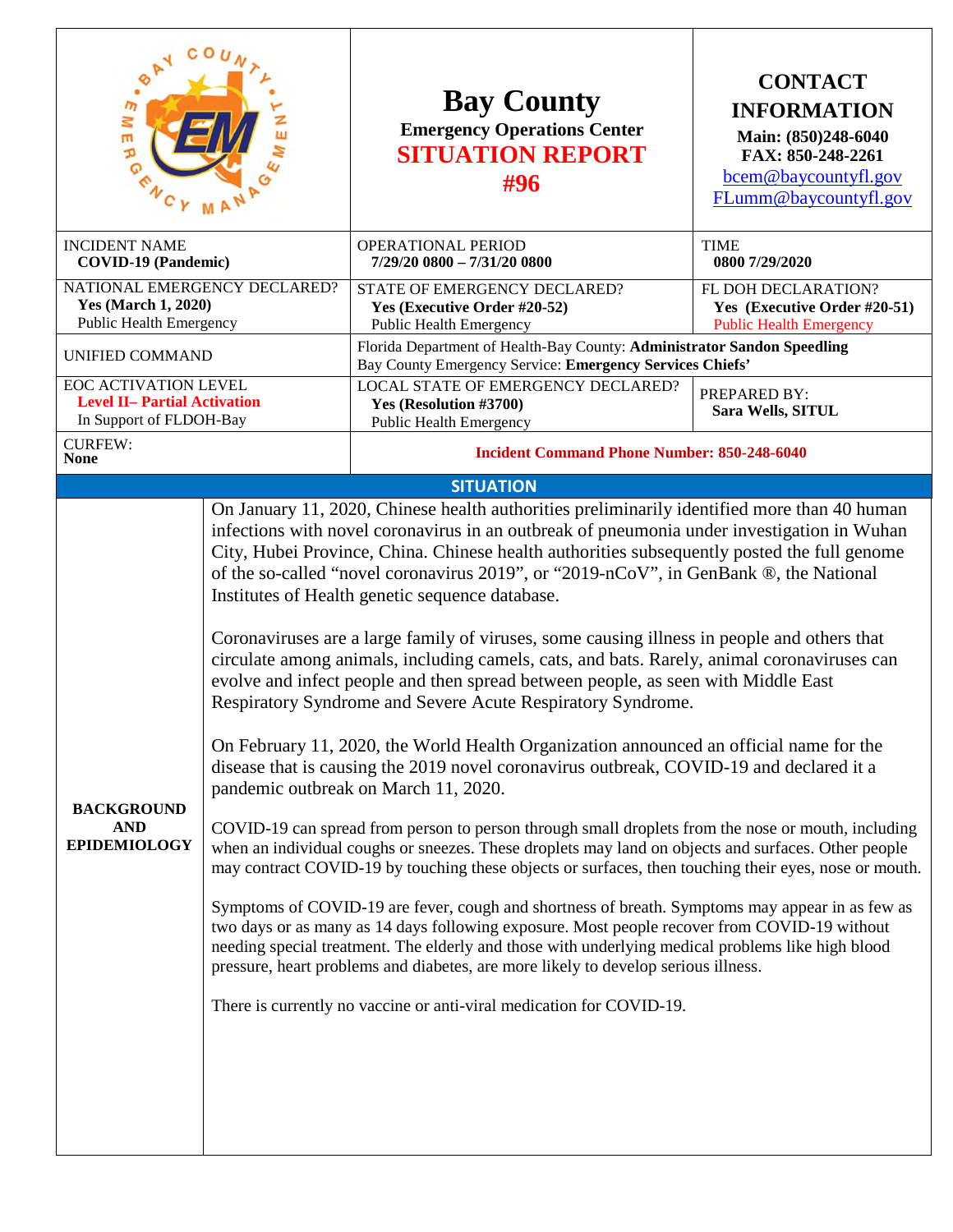|                  | The Florida Department of Health - Bay County is the lead agency while dealing with the |
|------------------|-----------------------------------------------------------------------------------------|
|                  | COVID-19 Pandemic and the Bay County Emergency Operations Center (EOC) Staff is         |
|                  |                                                                                         |
|                  | designed to support in any way necessary.                                               |
|                  | Bay County as of July 29, 2020                                                          |
|                  |                                                                                         |
|                  | 22,013 Total Tests                                                                      |
|                  | 3,257 - Positives                                                                       |
|                  |                                                                                         |
|                  | 3,195 - Florida Residents                                                               |
|                  | 62 - Non-Florida Resident                                                               |
|                  | $18,725 - Negatives$                                                                    |
|                  | 113 - Hospitalizations                                                                  |
|                  |                                                                                         |
|                  | 19 - Deaths                                                                             |
|                  | <b>Percent Positive</b>                                                                 |
|                  | 14.8%                                                                                   |
|                  |                                                                                         |
|                  | <b>State of Florida as of July 29, 2020</b>                                             |
|                  |                                                                                         |
|                  | 451,432 - Total Cases in Florida                                                        |
|                  |                                                                                         |
|                  | 446,251 - Florida Residents                                                             |
|                  | 14,797 - Confirmed by DOH                                                               |
|                  | 431,454 - Tested by Private Labs                                                        |
|                  | Residents Hospitalized                                                                  |
|                  | 25,499                                                                                  |
| <b>CURRENT</b>   |                                                                                         |
| <b>SITUATION</b> | Deaths                                                                                  |
|                  |                                                                                         |
|                  | 6,333 - Florida Residents                                                               |
|                  | <b>Total Cases Overview</b>                                                             |
|                  | 3,546 - Traveled                                                                        |
|                  |                                                                                         |
|                  | 119,168 - Contact with Confirmed Case                                                   |
|                  | 3,539 - Travel & Contact with Confirmed Case                                            |
|                  | <b>Total Tests</b>                                                                      |
|                  | 3,531,721                                                                               |
|                  |                                                                                         |
|                  | Number of Negative Test                                                                 |
|                  | Results                                                                                 |
|                  | 3,075,342                                                                               |
|                  |                                                                                         |
|                  | <b>Percent Positive</b>                                                                 |
|                  | 12.78%                                                                                  |
|                  |                                                                                         |
|                  |                                                                                         |
|                  |                                                                                         |
|                  |                                                                                         |
|                  |                                                                                         |
|                  |                                                                                         |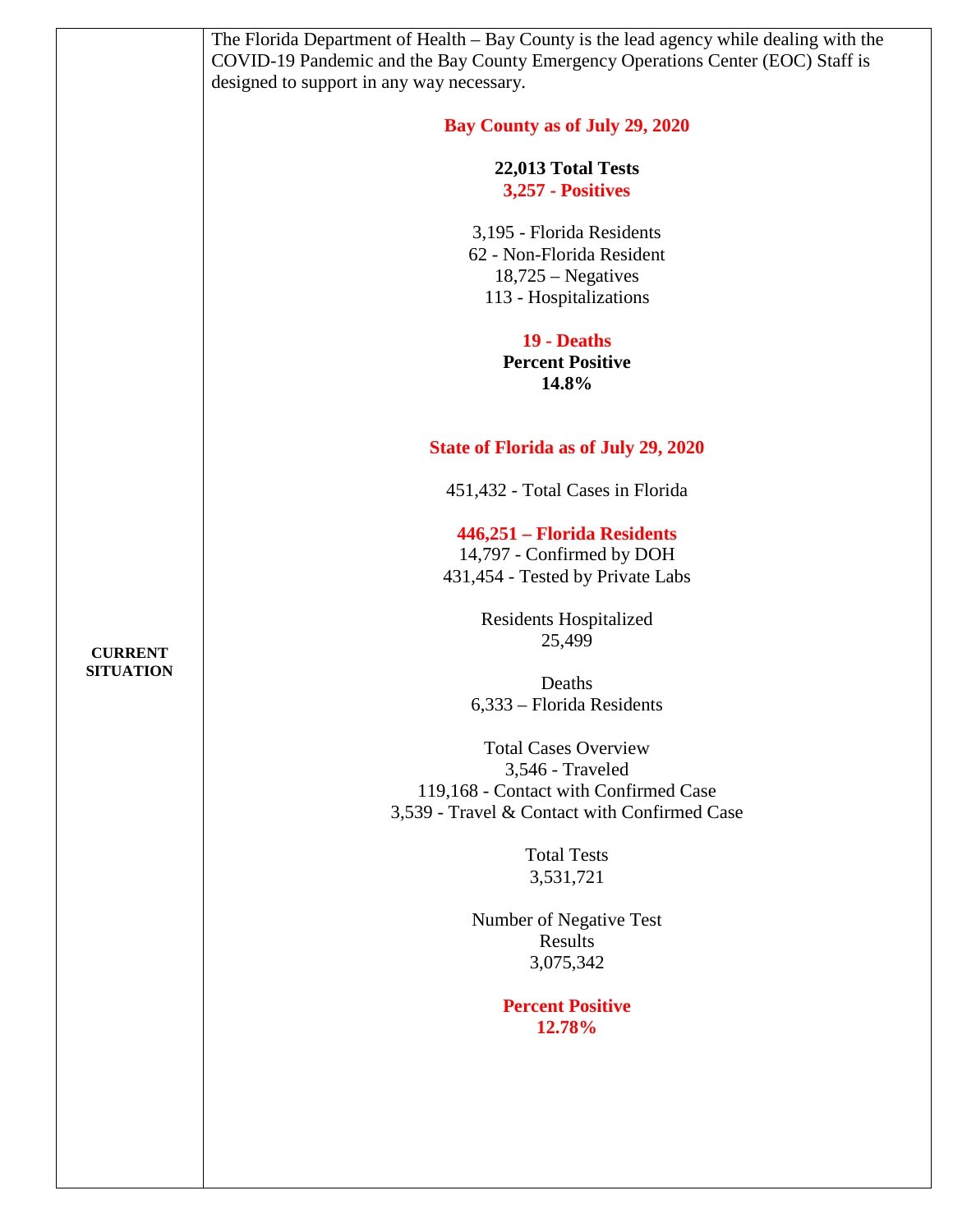|                            | Update as of July 29, 2020:<br>The Florida Department of Health in Bay County (DOH-Bay) confirmed today that a 65-year-<br>old Bay County woman, an 80-year-old Bay County woman, an 82-year-old man, and an 85-<br>year-old man passed away. The dates the cases were counted were July 2, July 6, July 7 and<br>July 11 respectively. Nineteen Bay County residents have died from COVID-19, the novel<br>coronavirus.                                                                                                                                     |
|----------------------------|--------------------------------------------------------------------------------------------------------------------------------------------------------------------------------------------------------------------------------------------------------------------------------------------------------------------------------------------------------------------------------------------------------------------------------------------------------------------------------------------------------------------------------------------------------------|
|                            | DOH-Bay also received confirmation of 220 additional resident and three nonresident cases of<br>COVID-19 with 362 negative test results with 22.2 percent positive for July 28. There are 47<br>new confirmed cases associated with Long Term Care Facilities. According to the Agency for<br>Health Care Administration as of 10 a.m. today there are 85 persons in Bay County hospitals<br>with COVID-19.                                                                                                                                                  |
|                            | The age range for Bay County residents testing positive for COVID-19 for July 28 is 0-4 years<br>$(3)$ , 5-14 years $(9)$ , 15-24 years $(34)$ , 25-34 $(42)$ , 35-44 $(34)$ , 45-54 $(33)$ , 55-64 $(31)$ , 65-74<br>$(19)$ , 75-84 $(11)$ , and 85+ $(4)$ .                                                                                                                                                                                                                                                                                                |
|                            | Bay County's total case count is at 3,257 including 3,195 residents and 62 non-residents.<br>Nineteen Bay County residents have died from COVID-19. There has been one death<br>associated with a long-term care facility. Bay County's overall COVID-19 positive testing rate<br>is 15 percent. Of the 22,014 tests processed, 18,726 tests are negative.                                                                                                                                                                                                   |
|                            | Update as of May 1, 2020:<br>The daily report for Bay County can be found on the Florida Department of Health Covid-19<br>page https://floridahealthcovid19.gov/ under "see county report". Individual demographics are<br>no longer available under the new report system. There will be no further updates with<br>individual demographics.                                                                                                                                                                                                                |
|                            | The daily SITREP will contain totals and an update of the current cases. A list of the running<br>totals is available upon request. This is an attempt at cutting the SITREP down.                                                                                                                                                                                                                                                                                                                                                                           |
|                            | Update as of July 29, 2020:                                                                                                                                                                                                                                                                                                                                                                                                                                                                                                                                  |
| COVID-19<br><b>TESTING</b> | There are a total of nine testing agencies in Bay County. These agencies include:<br>The Florida Department of Health in Bay County<br>o Update June 1, 2020: Now taking appointments for all persons with symptoms<br>of COVID-19 regardless of; age, occupation, or underlying health conditions, at<br>59 W 11 <sup>th</sup> St, Panama City.<br><b>Ascension Medical Group</b><br>PanCare<br><b>Coastal Internal Medicine</b><br><b>Nations Best</b><br>o FDA authorized antibody testing site<br>VA medical clinic.<br><b>Emerald Coast Urgent Care</b> |
|                            | $\circ$ FDA authorized antibody testing site – no viral testing<br>***Oneblood is testing all donations for the COVID-19 antibody.<br>There may be additional private providers that are testing their patients only. Providers are<br>charging an office visit which is covered for those who have insurance, otherwise the<br>customary free is around \$150. The hospitals are also testing their patients.                                                                                                                                               |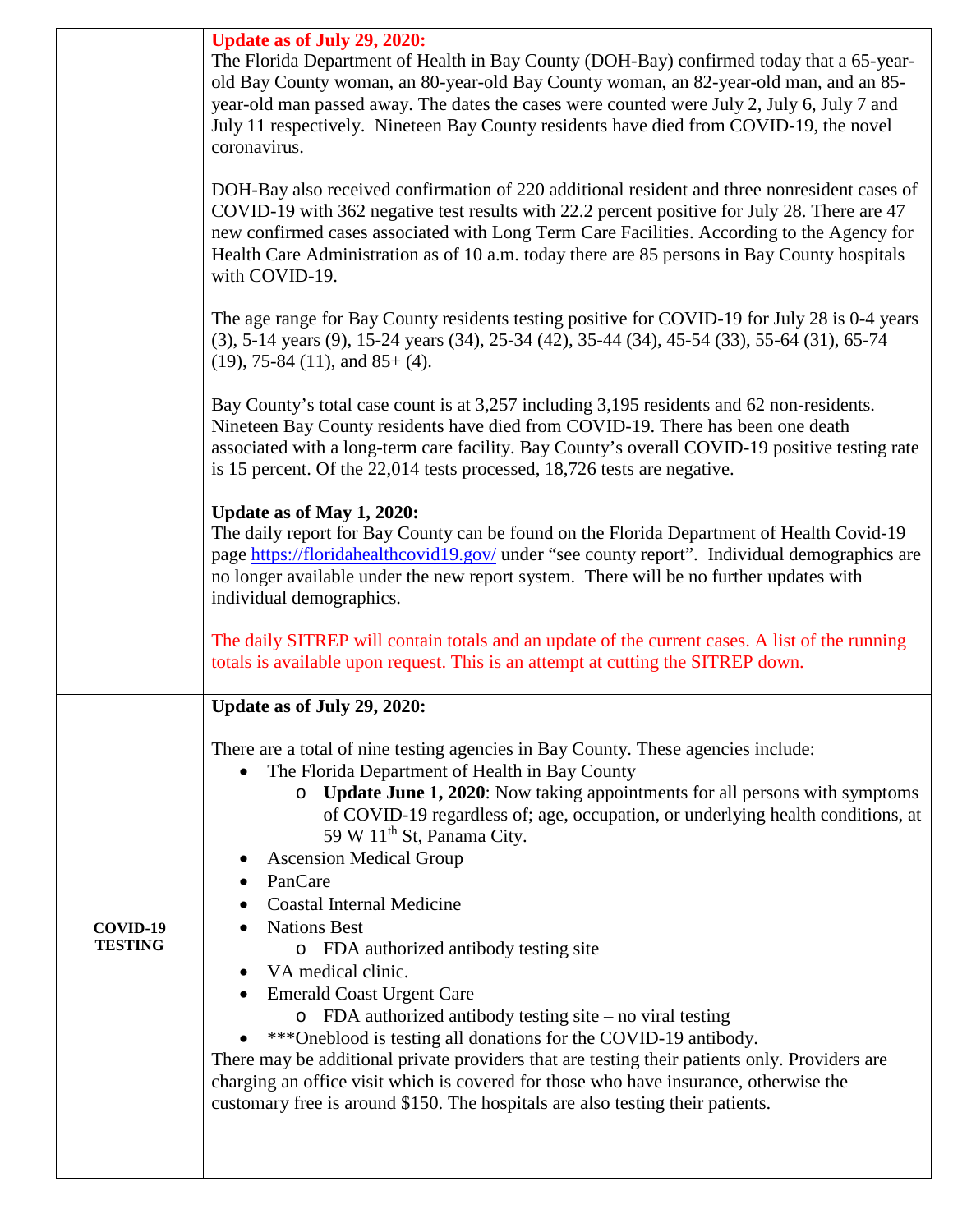|                                      | <b>Update as of July 29, 2020:</b><br>Bay County has opened additional daily Drive-Thru Testing sites. There are no fees or<br>insurance required. The sites will be open Monday, Wednesday, and Friday 7 a.m. - 3 p.m.<br>Tuesday and Thursday 10 a.m. - 6 p.m.<br>Location: Lynn Haven Sports Park Address: 2201 Recreation Drive Start Date:<br>Thursday, July 30<br>Location: Frank Brown Park Address: 16200 Panama City Beach Parkway Start<br>Date: Monday, August 3<br>Testing type: Molecular (PCR) Criteria: Adults 18+ Process: To make an<br>appointment for a test, visit<br>https://link.edgepilot.com/s/48ad4c8c/jasovy0JMECTneLBI4OeEg?<br>u=https://walkonclinic.apacovid.com/default.aspx.<br>Each site will be able to test 500 persons per day.                                                                                                                                                                                                                                                                                                                                                                                                                                                                                                                                                                                                                                                                                                                                                                                                                                                                                                                                                                                                                                                                                                                             |
|--------------------------------------|-------------------------------------------------------------------------------------------------------------------------------------------------------------------------------------------------------------------------------------------------------------------------------------------------------------------------------------------------------------------------------------------------------------------------------------------------------------------------------------------------------------------------------------------------------------------------------------------------------------------------------------------------------------------------------------------------------------------------------------------------------------------------------------------------------------------------------------------------------------------------------------------------------------------------------------------------------------------------------------------------------------------------------------------------------------------------------------------------------------------------------------------------------------------------------------------------------------------------------------------------------------------------------------------------------------------------------------------------------------------------------------------------------------------------------------------------------------------------------------------------------------------------------------------------------------------------------------------------------------------------------------------------------------------------------------------------------------------------------------------------------------------------------------------------------------------------------------------------------------------------------------------------|
|                                      | Last Update June 22, 2020:                                                                                                                                                                                                                                                                                                                                                                                                                                                                                                                                                                                                                                                                                                                                                                                                                                                                                                                                                                                                                                                                                                                                                                                                                                                                                                                                                                                                                                                                                                                                                                                                                                                                                                                                                                                                                                                                      |
| <b>RECOMMENDED</b><br><b>ACTIONS</b> | The CDC is closely monitoring the progression of COVID-19, and continues to update and<br>improve recommendations based on emerging research. The current recommendations from<br>the CDC regarding COVID-19 can be found at https://www.cdc.gov/coronavirus/2019-<br>ncov/index.html<br>For information regarding current CDC travel advisories related to COVID-19, visit:<br>https://www.cdc.gov/coronavirus/2019-ncov/travelers/index.html<br>Update as of June 22, 2020: The Florida Department of Health has issued an additional<br>Public Health Advisory in response to COVID-19. The advisory recommends:<br>1. All individuals in Florida should wear masks in any setting where social distancing is<br>not possible, unless any of the following apply:<br>A child is under two years of age;<br>An individual has one or more medical conditions or disabilities that prevent wearing a<br>face covering;<br>An individual is obtaining a service involving the nose or face for which temporary<br>removal of the face covering is necessary to perform the service;<br>An individual works in a profession where use of a face covering will not be<br>compatible with the duties of the profession; or<br>An individual is engaged in outdoor work or recreation with appropriate social<br>distancing in place.<br>2. All individuals over the age of 65 and all individuals of any age with high-risk health<br>conditions should limit personal interactions outside of the home and take all measures<br>to limit the risk of exposure to COVID-19.<br>All individuals should refrain from participation in social or recreational gatherings of<br>3.<br>more than 50 people. For all gatherings of fewer than 50 people, individuals should<br>practice social distancing by maintaining a distance of at least six feet from each other<br>and wearing a face covering. |
| <b>STATE OF</b><br><b>FLORIDA</b>    | Update as of June 26, 2020:<br>The Secretary of the Florida Department of Business and Professional Regulation issued<br>Emergency Order 2020-09 on June 26, 2020. The order states "All vendors licensed to sell<br>alcoholic beverages for consumption on the premises who derive more than 50% of gross<br>revenue from such sales of alcoholic beverages shall suspend such sales of alcoholic beverages<br>for consumption on premises."<br>Last Update as of June 3, 2020:<br>On May 08, 2020, Governor DeSantis issued Executive Order 20-114, extending the State of<br>Emergency in Florida (EO 20-52) for an additional 60 days.                                                                                                                                                                                                                                                                                                                                                                                                                                                                                                                                                                                                                                                                                                                                                                                                                                                                                                                                                                                                                                                                                                                                                                                                                                                      |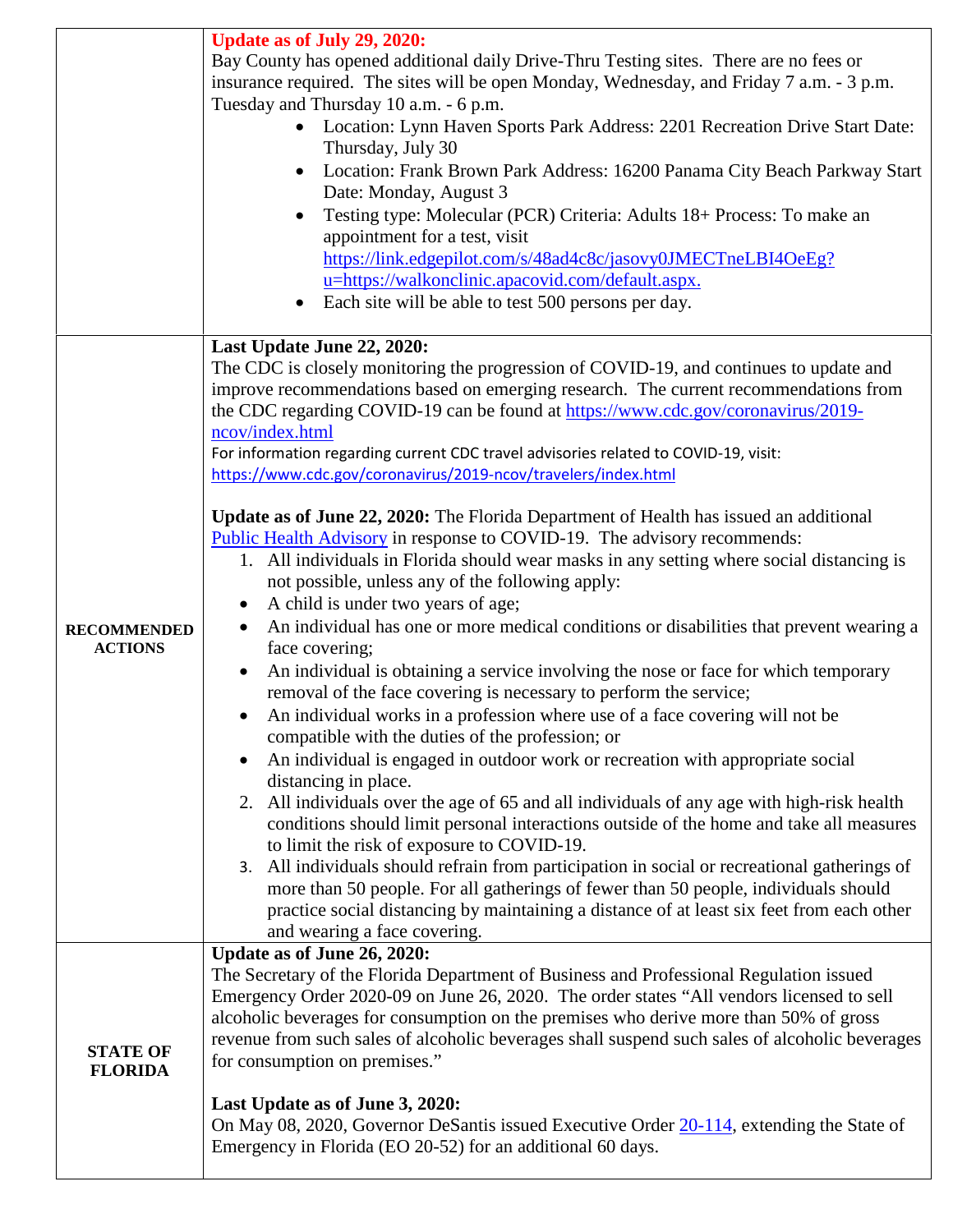|                   | Update as of July 1, 2020:                                                                             |
|-------------------|--------------------------------------------------------------------------------------------------------|
|                   | Governor DeSantis signed Executive Order 20-159 extending Executive Order 20-94,                       |
|                   | Mortgage foreclosure and Eviction Relief EO, as extended by Executive Orders 20-121 and                |
|                   | 20-137, until 12:01 a.m. on August 1, 2020.                                                            |
|                   |                                                                                                        |
|                   | Last Update May 15, 2020                                                                               |
| <b>FDEM STATE</b> | The State EOC remains at level I activation, but the daily situation conference call will now be       |
| <b>EOC</b>        | on Monday, Wednesday, and Friday starting May 15, 2020.                                                |
| <b>LEVEL I</b>    |                                                                                                        |
|                   | Last Update June 3, 2020:                                                                              |
|                   |                                                                                                        |
|                   | Update as of April 30, 2020:                                                                           |
|                   | Governor DeSantis issued Executive Order 20-112 regarding Phase I of re-opening Florida.               |
|                   | The Governor introduced the "Safe. Smart. Step-by-step. Plan for Florida's Recovery",                  |
|                   | accompanied by a power point presentation, outlining his plan for Florida's recovery. The              |
|                   | "Safe. Smart. Step-by-step" presentation can be viewed at https://www.flgov.com/wp-                    |
|                   | content/uploads/covid19/Safe%20Smart%20Step_Templat4.29%20FINAL.pdf                                    |
|                   |                                                                                                        |
|                   | <b>Phase I</b>                                                                                         |
|                   |                                                                                                        |
|                   | Here's what changes and doesn't change for Bay County on May 4, 2020:                                  |
|                   | Schools continue distance learning<br>$\bullet$                                                        |
|                   | Visits to senior living facilities are prohibited                                                      |
|                   | Elective surgeries can resume                                                                          |
|                   | Sports arenas and movie theaters will remain closed                                                    |
|                   | Restaurants may offer outdoor seating with six feet of space between tables and indoor                 |
|                   | seating at 25% capacity                                                                                |
|                   | Retail stores can operate at 25% of indoor capacity                                                    |
|                   | No changes for bars, gyms and personal services such as hair dressers and barbers<br>$\bullet$         |
|                   | Vulnerable individuals should avoid close contact with people outside the home                         |
| <b>OPENING UP</b> |                                                                                                        |
| <b>BAY COUNTY</b> | Here's what changed for Bay County on May 1, 2020:                                                     |
| <b>AGAIN</b>      | Reopening of Bay County beaches with no restrictions on times or activities, pursuant                  |
|                   | to the Safe. Smart. Step-by-step plan issued by the Governor of Florida.                               |
|                   |                                                                                                        |
|                   | Update as of May 11, 2020:                                                                             |
|                   | On May 09, 2020, Governor DeSantis signed Executive Order 20-120. The order allows for                 |
|                   | personal service businesses to resume on May 11, 2020, pursuant to specified guidelines.               |
|                   | "Barbershops, cosmetology salons, and cosmetology specialty salons that adopt                          |
|                   | appropriate social distancing and precautionary measures as outlined by the Department                 |
|                   | of Business and Professional Regulation at the following link:<br>www.myfloridalicense.com/emergency." |
|                   | Update as of May 15, 2020:                                                                             |
|                   | Governor DeSantis announced during a press conference on Friday, May 15, 2020, that he                 |
|                   | would be implementing "Full Phase 1" on Monday, May 18, 2020. The Governor stated that                 |
|                   | under the expanded guidelines, restaurants and businesses may open to 50% capacity. Gyms               |
|                   | may also reopen with social distancing and increased care to sanitize equipment. Movie                 |
|                   | theaters remained closed at this time.                                                                 |
|                   | Update as of May 20, 2020:                                                                             |
|                   | Governor Ron DeSantis approved Bay County to reopen short term vocation rentals. Bay                   |
|                   | County submitted an application to reopen with a safety plan. The plan includes preventative           |
|                   | measures. Measures listed include: staggering check-in times, social distancing in pool areas,         |
|                   | employee PPE, and professional cleaning for linens.                                                    |
|                   |                                                                                                        |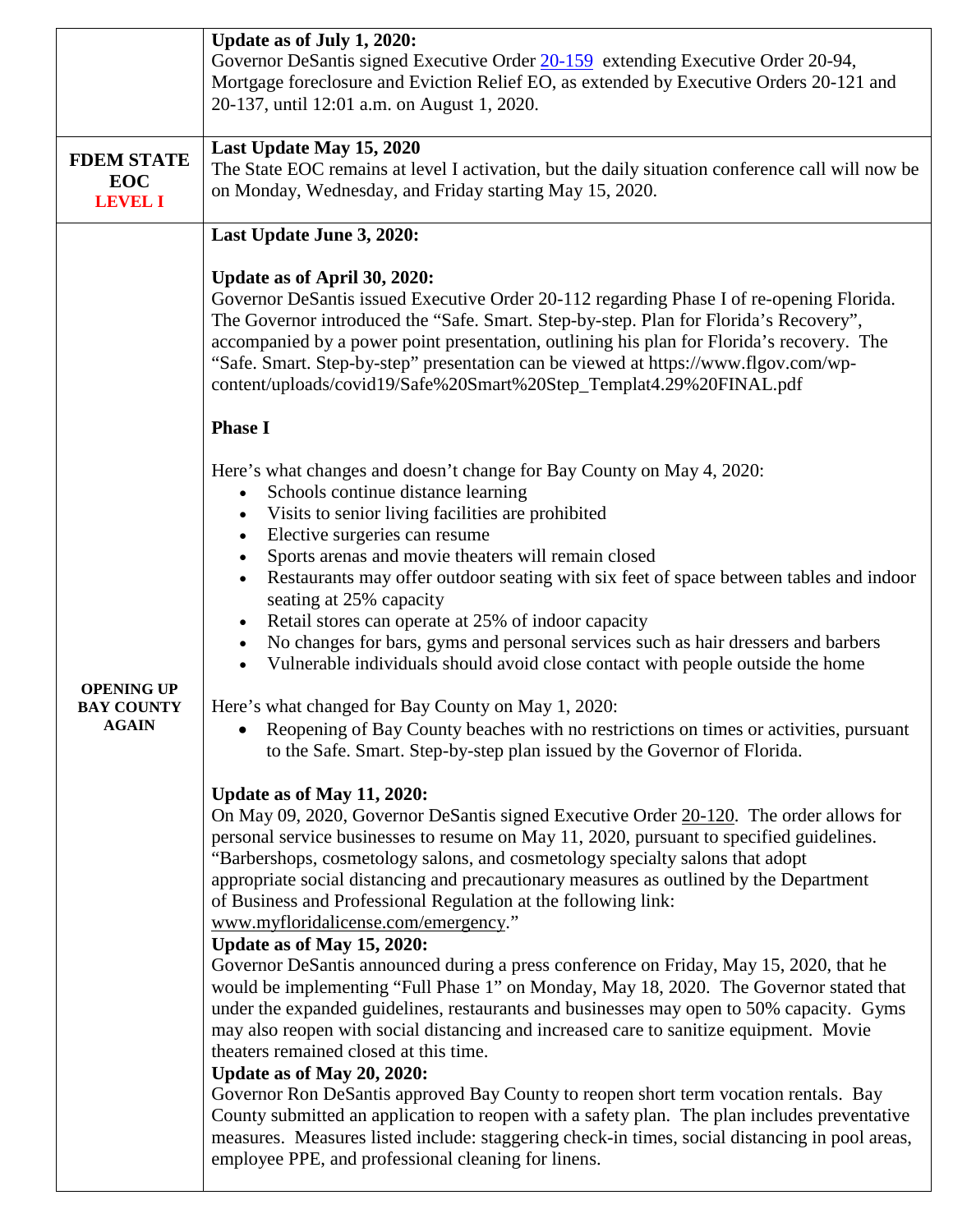|                                                                    | Update as of May 26, 2020:<br>Governor Ron DeSantis issued Executive Order 20-131 allowing for all youth programs to<br>resume for summer activities. Governor DeSantis will not be imposing any restrictions from<br>the state regarding activities, and will be allowing parents and physicians to make informed<br>decisions on safety.<br>Update as of June 3, 2020:<br>Governor DeSantis announced Florida will be beginning with Phase 2 on Friday, June 5, 2020<br><b>PHASE 2:</b><br>Bars may reopen to 50% seated service capacity inside and full service outside*<br>*see Emergency order 2020-09 dated June 26, 2020<br>Movie theaters and bowling alleys may reopen to 50% with sanitation                                                                                                                                                                                                                                                                             |
|--------------------------------------------------------------------|-------------------------------------------------------------------------------------------------------------------------------------------------------------------------------------------------------------------------------------------------------------------------------------------------------------------------------------------------------------------------------------------------------------------------------------------------------------------------------------------------------------------------------------------------------------------------------------------------------------------------------------------------------------------------------------------------------------------------------------------------------------------------------------------------------------------------------------------------------------------------------------------------------------------------------------------------------------------------------------|
| <b>Feeding Bay</b><br><b>County</b>                                | Update as of June 1, 2020:<br>Feeding the Gulf Coast, a member of Feeding America, lists the following food pantries open<br>in Bay County. An up to date list can be found at https://www.feedingthegulfcoast.org/learn-<br>more/covid-19-response under the "find help" tab.<br>A Hand Up, 6804 Bayou George, Lynn Haven, FL 32404<br>Salvation Army-Panama City, 2601 South Highway 77, Lynn Haven, FL 32444<br>Catholic Charities of Northwest Florida, 3128 East 11th Street, Panama City,<br>FL 32401<br>Woodlawn United Methodist Church - We Care, 219 N. Alf Coleman Rd,<br>Panama City Beach, FL 32407<br>Bay District Schools in partnership with Bay County Emergency Services/Bay County<br>Commission, will continue the meal delivery program, as part of the summer meal program,<br>for the children of Bay County. A list of schools hosting summer meal pick-up, and a route<br>map for meal deliveries, can be found at http://www.bay.k12.fl.us/meals%20summer |
| <b>LOCAL STATE</b><br>OF<br><b>EMERGENCY</b><br><b>DECLARATION</b> | Last Update as of April 30, 2020:<br>The Bay County Board of Commissioners convened a special meeting on April 30, 2020,<br>where they voted to rescind Bay County Emergency Orders 20-01 and 20-03. The Board<br>voted to allow the reopening of Bay County beaches with no restrictions on times or activities,<br>pursuant to the Safe. Smart. Step-by-step plan issued by the Governor of Florida.<br>The Bay County Board of County Commissioners convened on March 17, 2020 where they<br>voted 5-0 to declare a Local State of Emergency (LSE) (Resolution #3700) for Bay County as<br>part of our response to COVID-19.<br>The County's declaration allows us to access resources at the State and Federal level to<br>support our community needs as well as more quickly gathering needed emergency<br>supplies from vendors as we deal with this ongoing health crisis.                                                                                                  |
| <b>BAY COUNTY</b><br><b>EOC</b><br><b>LEVEL II</b>                 | Last Updated May 26, 2020<br>Beginning May 27, 2020, the Situation Report will be published on Monday, Wednesday, and<br>Friday. The report will also be consolidated and streamlined to give you the changes and<br>pertinent information in a concise manner. Should additional information be needed, it is<br>always available upon request.                                                                                                                                                                                                                                                                                                                                                                                                                                                                                                                                                                                                                                    |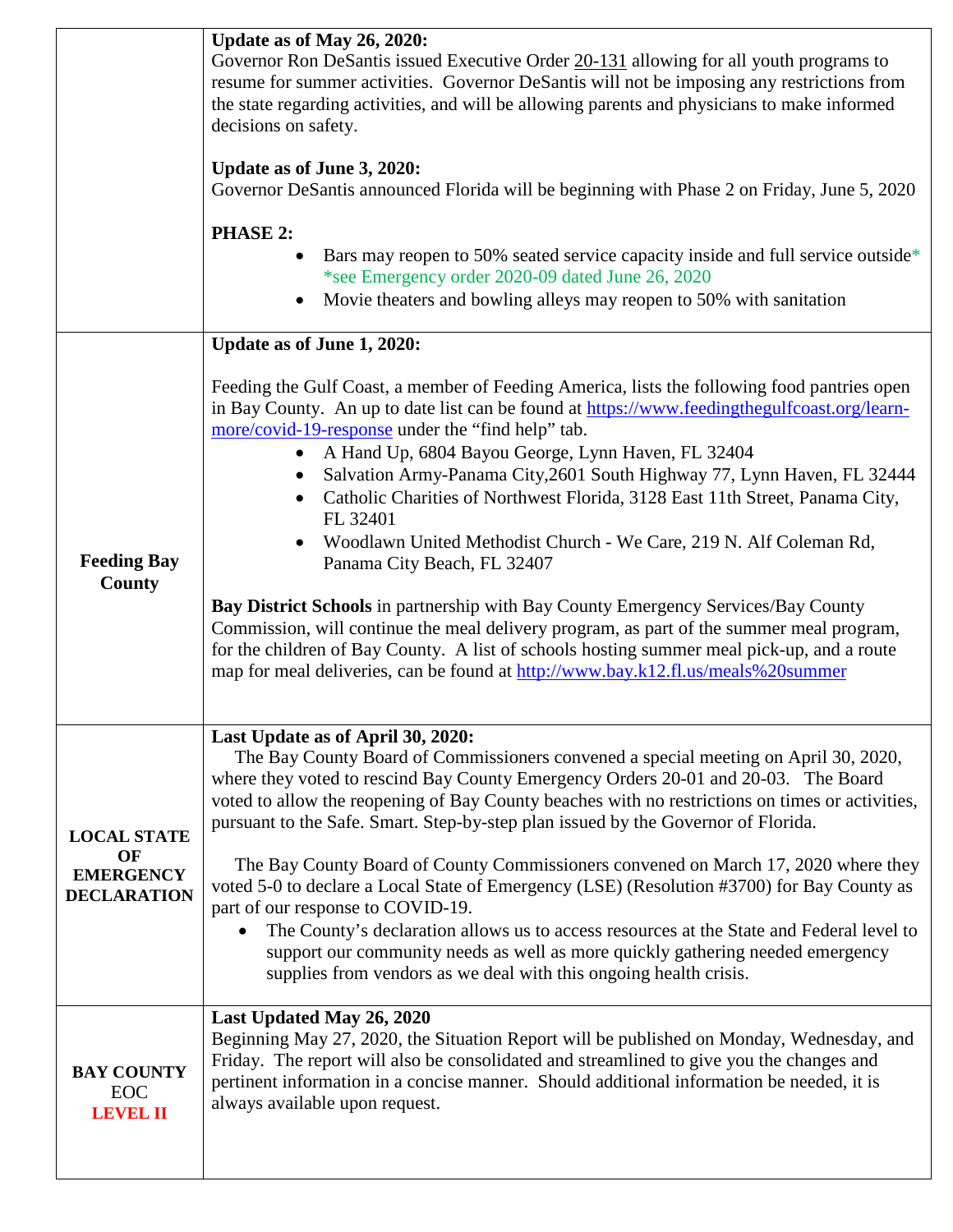|                   | Update as of May 4, 2020                                                                                                                                                                                                                                                                                                                                                                                                                                                                                                                                                                                                                                                                                                                                                                                                                                                                                                                                                                                                                                                                                                                                                                                                                                                                                                                                                                                                                                                                                                                                                                                                                                                                                                                                                                                                           |
|-------------------|------------------------------------------------------------------------------------------------------------------------------------------------------------------------------------------------------------------------------------------------------------------------------------------------------------------------------------------------------------------------------------------------------------------------------------------------------------------------------------------------------------------------------------------------------------------------------------------------------------------------------------------------------------------------------------------------------------------------------------------------------------------------------------------------------------------------------------------------------------------------------------------------------------------------------------------------------------------------------------------------------------------------------------------------------------------------------------------------------------------------------------------------------------------------------------------------------------------------------------------------------------------------------------------------------------------------------------------------------------------------------------------------------------------------------------------------------------------------------------------------------------------------------------------------------------------------------------------------------------------------------------------------------------------------------------------------------------------------------------------------------------------------------------------------------------------------------------|
|                   | The Bay County Emergency Management Division is at a Level II- Partial Activation<br>supporting the Department of Health in Bay County.<br>The Bay County Emergency Management Division is attending daily conference calls<br>and planning future actions.<br>The Bay County Emergency Support Function (ESF)-14 Public Information Section is<br>operating as a Virtual Joint Information Center (JIC).<br>EOC Manager has implemented several measures to keep all EOC workers safe and<br>healthy. Staff is checked for fevers using thermometers, not just for Covid-19<br>screening, but for regular cold and flu. Once inside, we have several hand sanitizing<br>stations, containers of Lysol wipes, as well as an air scrubbers to circulate the air<br>throughout the EOC.<br>Janitorial services and Staff are wiping down all door handles, phones and workstation<br>on a consistent basis throughout each workday. We also have nightly decontamination<br>in the EOC with an aerosolized antibacterial spray throughout the EOC, ESF rooms<br>and command room.<br>The Executive Policy Group (EPG) will be meeting on Monday's at 8:30am via<br>$\bullet$<br>conference call in order to provide policy direction and response guidance. The EPG is<br>that unified governmental body directed by ordinance in matters related to disasters and<br>other emergencies.<br>For additional planning products to help support your response to COVID-19, they<br>have created an individual County planning report infographics that include<br>information on demographics, at risk populations counts, poverty and language<br>counts/percentages, health care insurance coverage counts, business/employee counts,<br>and additional economic key indicators.<br>https://maps.floridadisaster.org/covid19/Bay.html |
| <b>BAY COUNTY</b> | Last Update as of June 20, 2020:<br>The Pepsi Gulf Coast Sand Jam scheduled for Labor Day weekend 2020 has been canceled.<br>Bay County Offices lobbies are Closed at this time:<br>The business lobbies of the Bay County Board of County Commissioners are closed to<br>the public effective March 24, 2020 in an effort to stem the spread of the novel<br>coronavirus COVID-19.<br>All staff that meet the criteria for "vulnerable populations" are directed not to report to<br>$\bullet$<br>their usual work site and to contact their supervisor for options such as teleworking.<br>They are also reducing onsite workforce to 50%<br>$\bullet$<br>Those departments and divisions that are capable of maintaining and delivering critical<br>$\bullet$<br>functions and services with cut their onsite staffs to half while employing alternate<br>work cycles (daily or weekly).<br><b>Bay County Sheriff's Office -</b><br>Last Update as of May 18, 2020:<br>Beginning the week of May 25, 2020, the Bay County Sherriff's Office lobby will<br>$\bullet$<br>reopen with restrictions.<br>Tax Collector's Office - The lobbies are officially closed to walk in customers for the<br>$\bullet$<br>foreseeable future. They are well positioned to serve the community through their call<br>center, online services, and mail and drop box locations. For the most critical needs<br>they are doing appointment only for customers who pass a health screening.                                                                                                                                                                                                                                                                                                                                                       |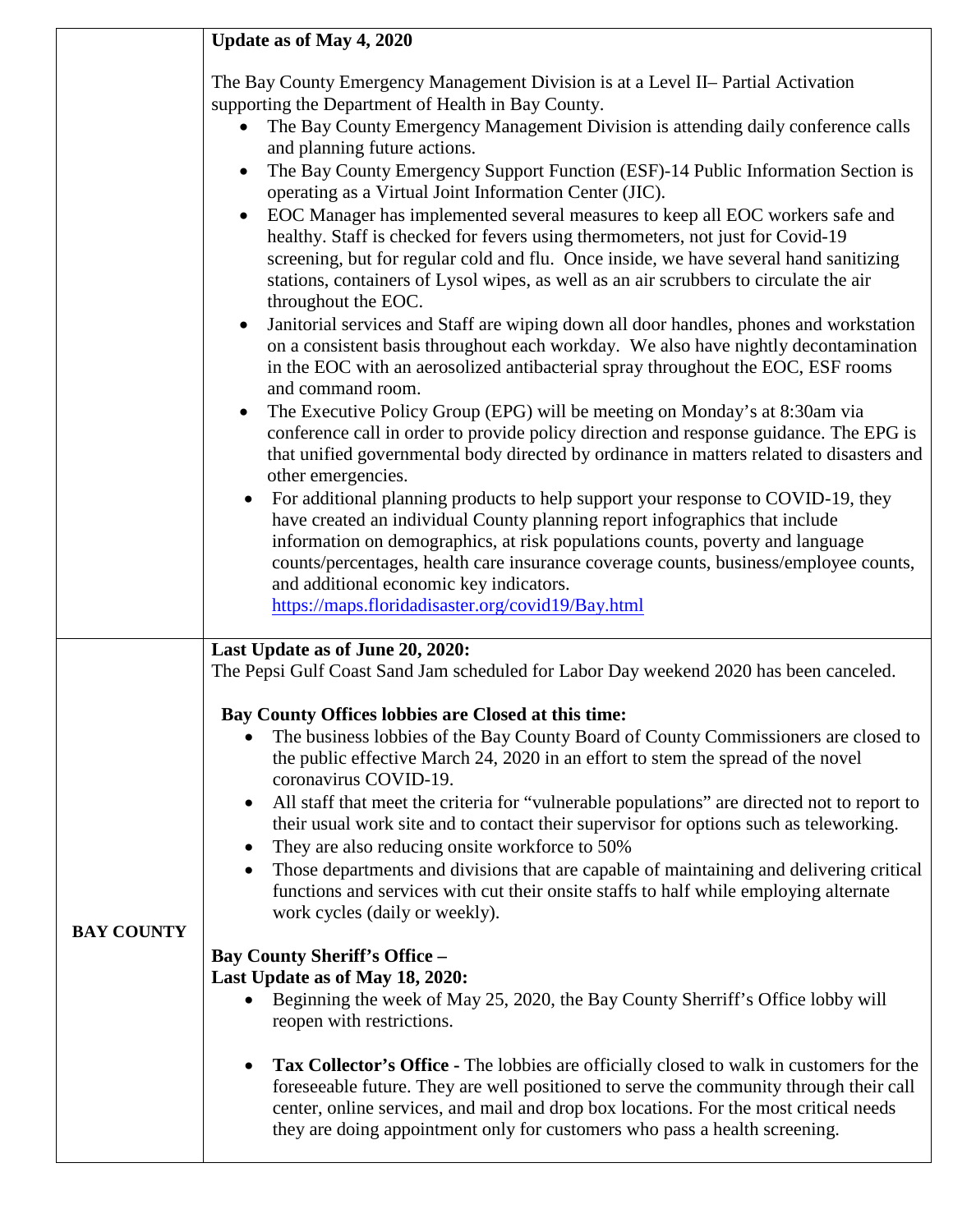|                   | <b>Clerk of Court</b> – For the 14th Judicial Circuit, there are currently no court proceedings<br>$\bullet$                                             |
|-------------------|----------------------------------------------------------------------------------------------------------------------------------------------------------|
|                   | and trials until further notice. Essential court proceedings are still in place via video                                                                |
|                   | and restricted to the public.                                                                                                                            |
|                   | $\triangleright$ Services are still provided in the Clerk's office but are restricted as we are                                                          |
|                   | trying to maintain the safety of the community and our staff.                                                                                            |
|                   | $\triangleright$ Please be aware if you choose to come to the Courthouse you may experience                                                              |
|                   | longer waiting times, as we are not allowing customers in each area other than                                                                           |
|                   | required essential filings.                                                                                                                              |
|                   | $\triangleright$ We recommend you utilize online services or call for assistance (850-763-9061)                                                          |
|                   | whenever possible.                                                                                                                                       |
|                   | Update as of June 17, 2020:                                                                                                                              |
|                   | The Bay County and Circuit Courts will begin Phase 2 on July 6, 2020, in accordance with the                                                             |
|                   | Chief Justice's memorandum dated May, 21, 2020.                                                                                                          |
|                   |                                                                                                                                                          |
|                   | <b>Citizens Information Center – Bay County has started the Citizens Information</b>                                                                     |
|                   | Center to help with frequently asked questions. The phone number to call is (850) 248-                                                                   |
|                   | 6090, the email address for any questions is $a$ sk@baycountyfl.gov and the website is                                                                   |
|                   | www.bayhealthcovid19.com                                                                                                                                 |
|                   | $\triangleright$ The call center will be manned by Library staff daily from 10:00 am to 6:00                                                             |
|                   | PM.                                                                                                                                                      |
|                   | Last Update as of July 1, 2020:                                                                                                                          |
| <b>MILITARY</b>   | Tyndall Air Force Base - HPCON CHARLIE                                                                                                                   |
|                   | Update as of July 01, 2020: Tyndall AFB will resume Phase 1, HPCON Charlie                                                                               |
|                   | Naval Support Activity Panama City - HPCON CHARLIE                                                                                                       |
| PANAMA CITY       | The Panama City Port Authority is not allowing any crew members from any vessels to disembark                                                            |
| <b>PORT</b>       | while in PC                                                                                                                                              |
|                   |                                                                                                                                                          |
| <b>AUTHORITY</b>  |                                                                                                                                                          |
|                   | Last Update as of July 20, 2020                                                                                                                          |
|                   |                                                                                                                                                          |
|                   | The NWFBI reports seeing a continued increase in numbers of passengers. Airport                                                                          |
|                   | staff has been, and will be, utilizing masks within the terminal when social distancing                                                                  |
|                   | is not possible, and also to coincide with specific airline staff requirements.                                                                          |
| <b>NWFBI</b>      |                                                                                                                                                          |
| <b>AIRPORT</b>    | General aviation is still operating at Sheltair.                                                                                                         |
|                   | $\triangleright$ Sheltair is asking that prior to arrival or departure at their facility contact them                                                    |
|                   | so they may facilitate travel and provide the latest operational updates.                                                                                |
|                   |                                                                                                                                                          |
| <b>ASCENSION</b>  | For current information regarding Ascension Sacred Heart Bay response to COVID-19, to                                                                    |
| <b>SACRED</b>     | include current visitation policies, visit https://healthcare.ascension.org/covid-19                                                                     |
| <b>HEART BAY</b>  |                                                                                                                                                          |
|                   | <b>Update as of 15 July 20:</b>                                                                                                                          |
| <b>GULF COAST</b> | GCRMC announced that they will no longer be scheduling elective surgeries, until further                                                                 |
| <b>REGIONAL</b>   | notice, as part of a surge plan in place for the facility.                                                                                               |
| <b>MEDICAL</b>    |                                                                                                                                                          |
| <b>CENTER</b>     | For up-to-date visitor information related to COVID-19 policy, visit https://gcmc-                                                                       |
|                   | pc.com/covid-19/latest-updates/visitor-guidelines.dot                                                                                                    |
|                   |                                                                                                                                                          |
| <b>CALLAWAY</b>   | Last Update May 27, 2020:                                                                                                                                |
|                   | All City of Callaway services remain available but the lobbies to these departments will be<br>closed. For more information go to www.cityofcalloway.com |
|                   |                                                                                                                                                          |
|                   | Last Update as of May 12, 2020:                                                                                                                          |
| <b>LYNN HAVEN</b> | The City of Lynn Haven offices remain closed to the public at this time, and city employees<br>continue to telecommute where possible.                   |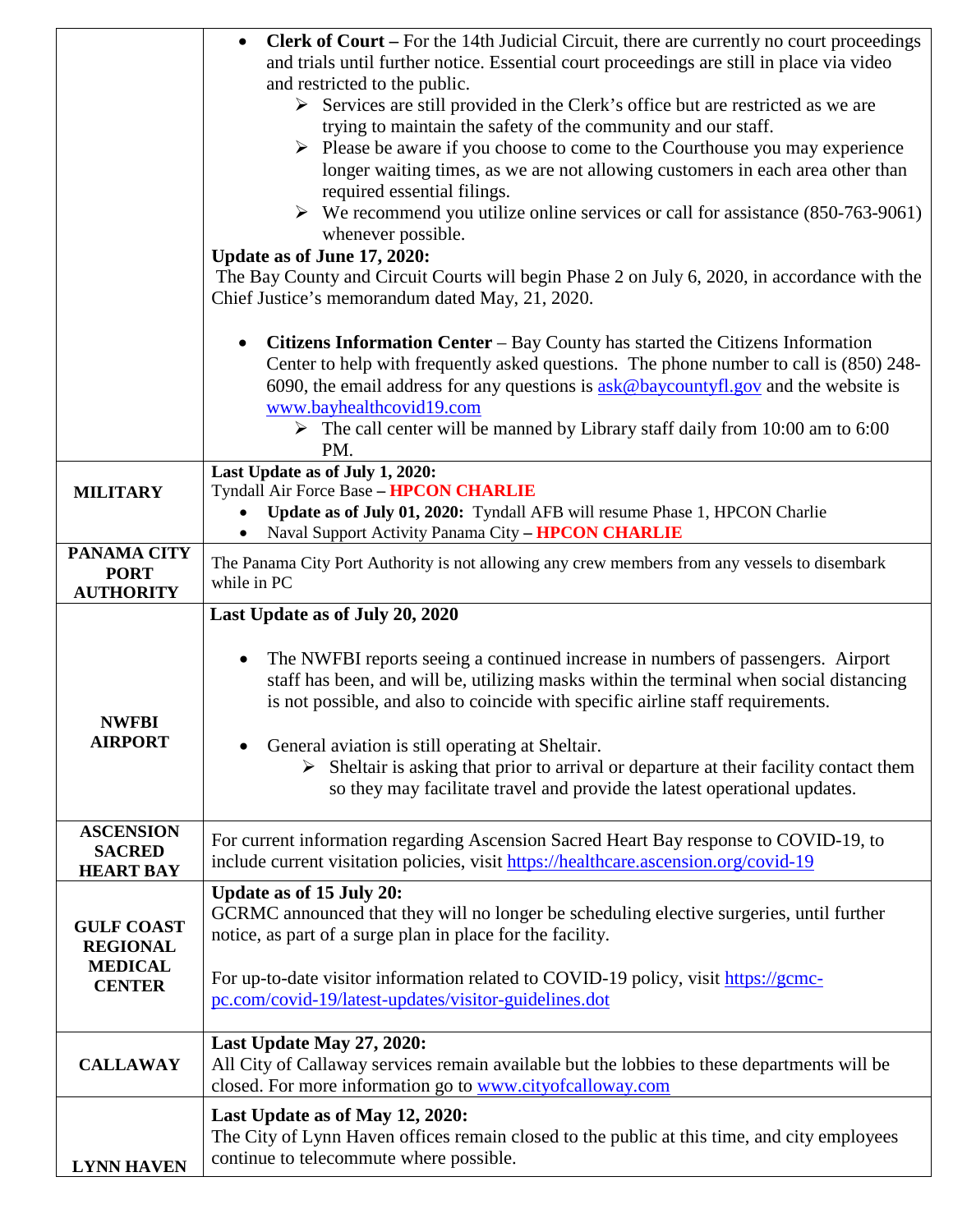|                               | In an effort to better distribute information and updates for the City concerning<br>COVID-19 (Coronavirus) we have added an alert section on the City website title<br>COVID-19 City Updates/Alerts. To subscribe to these alerts please select the light teal<br>subscribe button on our main page of the City website: www.cityoflynnhaven.com.<br>Update as of June 17, 2020:<br>The City of Lynn Haven has announced it will go ahead with its annual fireworks<br>display for 2020. The annual parade will remain canceled. |
|-------------------------------|-----------------------------------------------------------------------------------------------------------------------------------------------------------------------------------------------------------------------------------------------------------------------------------------------------------------------------------------------------------------------------------------------------------------------------------------------------------------------------------------------------------------------------------|
|                               |                                                                                                                                                                                                                                                                                                                                                                                                                                                                                                                                   |
| <b>MEXICO</b><br><b>BEACH</b> | Last Update May 1, 2020:<br>The Mexico Beach City Council has voted to reopen all beaches with no restrictions to time<br>and activity. All beach goers must continue to adhere to social distancing guidelines set forth<br>by the CDC and the Governor of Florida. This reopening is effective immediately.<br>City Hall lobby will be closed until further notice.                                                                                                                                                             |
| <b>PANAMA CITY</b>            | Last Update as of May 11, 2020:<br>City offices remain closed to the public at this time.                                                                                                                                                                                                                                                                                                                                                                                                                                         |
|                               | Last update as of July 24, 2020:                                                                                                                                                                                                                                                                                                                                                                                                                                                                                                  |
|                               | The Panama City Beach City Council has voted to expand a mandatory mask ordinance to<br>include patrons of businesses within the city. Exceptions will be made in gyms, as well as for<br>children under 3, and those with underlying health conditions.                                                                                                                                                                                                                                                                          |
|                               | Update as of 15 July, 2020:                                                                                                                                                                                                                                                                                                                                                                                                                                                                                                       |
|                               | The Panama City Beach City Council has voted to limit retail establishments, restaurants and<br>bars to 50% capacity. The emergency ordinance will also require employees of businesses in<br>direct contact with the public to wear face covering indoors, as well as to adhere to social<br>distancing. The ordinance goes in to effect on Monday, July 20, 2020.                                                                                                                                                               |
|                               |                                                                                                                                                                                                                                                                                                                                                                                                                                                                                                                                   |
| PANAMA CITY                   | Update as of July 10, 2020<br>The Panama City Beach City Council has voted to close down a one mile stretch of the<br>beach between the Ocean Ritz Condominiums and the Boardwalk Resort, nightly,<br>between the hours of 2200 and 0500, in an effort to control crowds in the area.<br>The Panama City Beach City Council has voted to cancel the annual summer concert<br>series held at Arron Bessant Park for the 2020 year.                                                                                                 |
| <b>BEACH</b>                  | Update as of May 26, 2020:                                                                                                                                                                                                                                                                                                                                                                                                                                                                                                        |
|                               | Frank Brown Park will be reopening as of June 1, 2020.                                                                                                                                                                                                                                                                                                                                                                                                                                                                            |
|                               | The Panama City Beach City Council meetings are open to the public with 25%<br>capacity                                                                                                                                                                                                                                                                                                                                                                                                                                           |
|                               | The Russell-Fields Pier will be reopening the entire length of the Pier as of May 4,<br>2020.                                                                                                                                                                                                                                                                                                                                                                                                                                     |
|                               | All Panama City Beach beaches are open                                                                                                                                                                                                                                                                                                                                                                                                                                                                                            |
|                               | The City of Panama City Beach is under a State of Health Emergency as declared by<br>Bay County Board of County Commissioners.                                                                                                                                                                                                                                                                                                                                                                                                    |
|                               |                                                                                                                                                                                                                                                                                                                                                                                                                                                                                                                                   |
|                               | Update as of June 26, 2020:<br>The city's Summer Concert Series was supposed to kick off on July 16th, but now that<br>has been pushed back.                                                                                                                                                                                                                                                                                                                                                                                      |
|                               | The city council is reinstating mandatory temperature checks at public meetings                                                                                                                                                                                                                                                                                                                                                                                                                                                   |
|                               | The city will defer opening the city's kiddie pool and open swim at the aquatic center<br>Day camps are still running and the lap pool is still available at the aquatic center.                                                                                                                                                                                                                                                                                                                                                  |
|                               | Last Update as of May 26, 2020:                                                                                                                                                                                                                                                                                                                                                                                                                                                                                                   |
| <b>PARKER</b>                 | City of Parker offices are closed to the public at this time.                                                                                                                                                                                                                                                                                                                                                                                                                                                                     |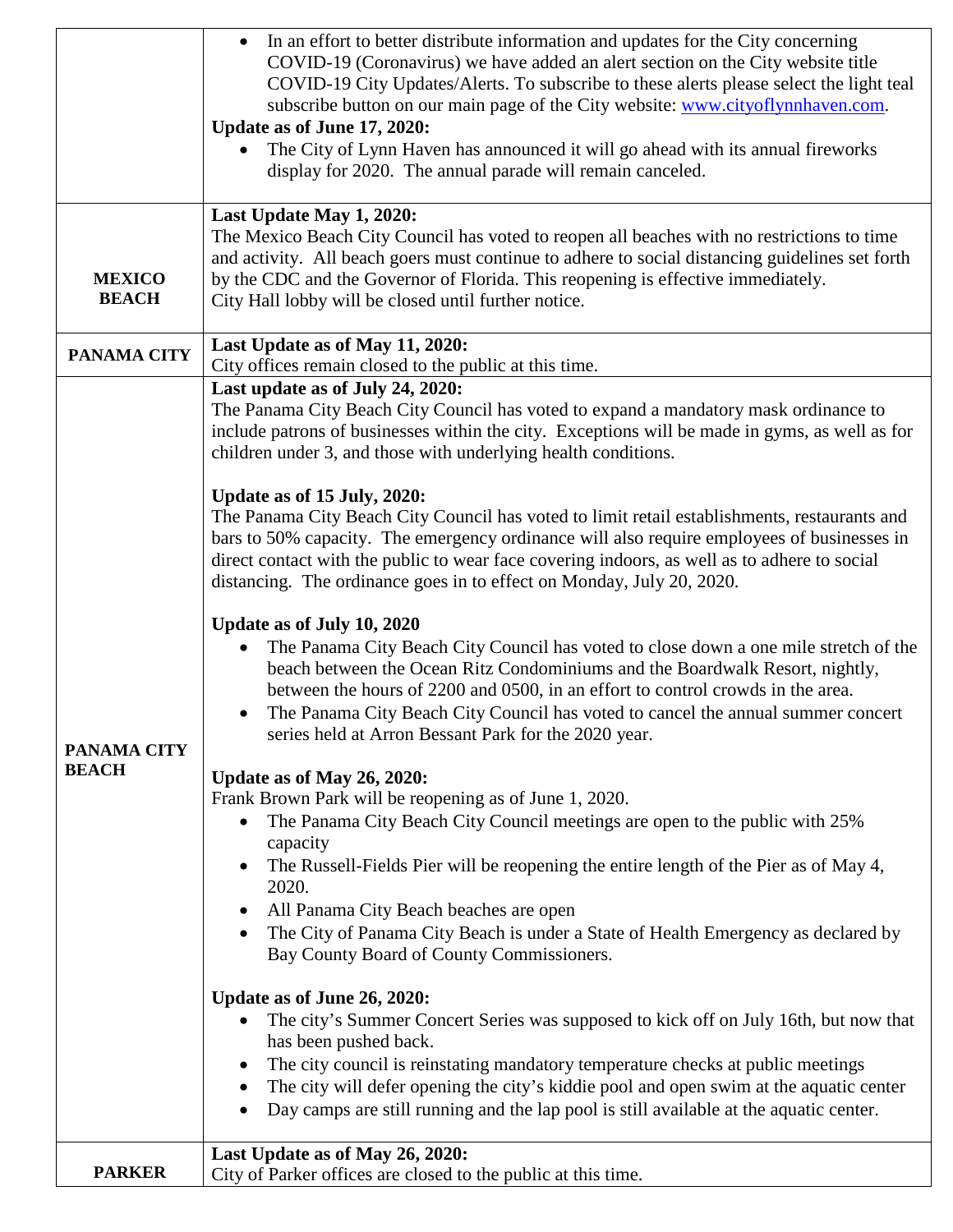|                                    |                                  | The Parker Community Center is once again available as a rental space, with the<br>stipulation of maintaining 50% capacity. |                |
|------------------------------------|----------------------------------|-----------------------------------------------------------------------------------------------------------------------------|----------------|
|                                    | Last update June 8, 2020:        |                                                                                                                             |                |
|                                    |                                  | The offices for the City of Springfield lobbies are open to the public. No more than 2 patrons                              |                |
| <b>SPRINGFIELD</b>                 |                                  | at a time, with temperature checks in place.                                                                                |                |
|                                    | Update as of July 29, 2020:      |                                                                                                                             |                |
|                                    |                                  | The Bay District School Board has voted to delay the opening of school until August 20, 2020                                |                |
|                                    |                                  | to allow for additional safety measures to be put in to place.                                                              |                |
| <b>BAY DISTRICT</b>                |                                  |                                                                                                                             |                |
| <b>SCHOOLS</b>                     | Update as of July 15, 2020:      |                                                                                                                             |                |
|                                    |                                  | The Bay County School Board voted to adhere to CDC guidelines in regards to mandatory                                       |                |
|                                    |                                  | masks in schools and on buses when proper social distancing cannot be maintained. Bay                                       |                |
|                                    |                                  | district students will return to school full time on August 11, 2020.                                                       |                |
|                                    |                                  |                                                                                                                             |                |
|                                    | Last Update as of April 1, 2020: | All UF/IFAS Extension Bay County educational programs, events, and meetings                                                 |                |
| <b>UF/IFAS</b><br><b>EXTENSION</b> |                                  | scheduled through April 30, 2020 have been postponed due to direction from the                                              |                |
| <b>BAY COUNTY</b>                  |                                  | University of Florida concerning COVID-19.                                                                                  |                |
|                                    |                                  |                                                                                                                             |                |
|                                    |                                  |                                                                                                                             |                |
|                                    | Last Update as of April 5, 2020: |                                                                                                                             |                |
|                                    |                                  | Current list of Day Care Providers available upon request.                                                                  |                |
|                                    |                                  | <b>Florida Department of Health:</b>                                                                                        |                |
|                                    |                                  | http://www.floridahealth.gov/diseases-and-conditions/COVID-19/need-to-know/index.html                                       |                |
|                                    |                                  |                                                                                                                             |                |
|                                    |                                  | The Florida Department of Health in Bay County                                                                              |                |
|                                    |                                  | 597 West 11th Street                                                                                                        |                |
| <b>RESOURCES</b>                   |                                  | Panama City, Florida 32401                                                                                                  |                |
|                                    |                                  | $(850)872 - 4455$                                                                                                           |                |
|                                    |                                  | 24/7 Department of Health Hotline: 1 (866) 779-6121 or email COVID-19@flhealth.gov                                          |                |
|                                    |                                  | <b>Centers for Disease Control and Prevention:</b>                                                                          |                |
|                                    |                                  | https://www.cdc.gov/coronavirus/index.html                                                                                  |                |
|                                    |                                  | <b>World Health Organization:</b>                                                                                           |                |
|                                    |                                  | https://www.who.int/emergencies/diseases/novel-coronavirus-2019                                                             |                |
|                                    |                                  |                                                                                                                             |                |
|                                    |                                  | This advisory is provided for informational purposes only. The user assumes the entire risk related to the use,             |                |
|                                    |                                  | or misuse, of its associated data.                                                                                          |                |
| <b>Approved By:</b>                |                                  | <b>Title:</b>                                                                                                               | Date/Time:     |
| Andy Husar                         |                                  | <b>Planning Section Chief</b>                                                                                               | 7/29/2020 1200 |
|                                    |                                  |                                                                                                                             |                |
|                                    |                                  |                                                                                                                             |                |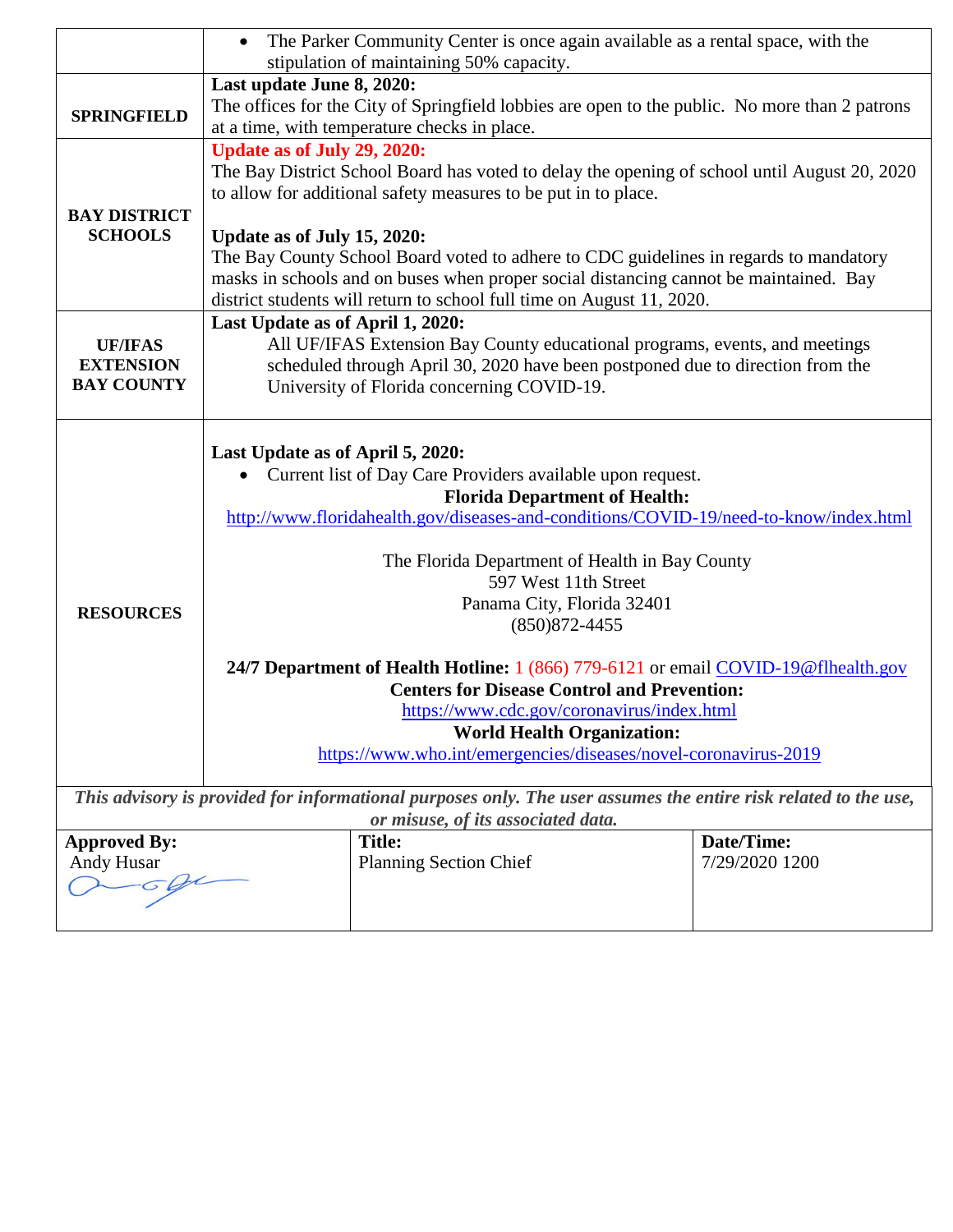| Ĭ                                               |
|-------------------------------------------------|
|                                                 |
|                                                 |
| Ĭ                                               |
| $\tilde{\zeta}$<br>)<br>J                       |
|                                                 |
| Ĩ,                                              |
| ֧֧֞֝֬֝֬֟֓֟֓֓֕֓֓֓֓֓֓֓֓֟֓֟֓֓֓֟֓֟֓֟֓֟֓֟֓֟֓֝֓֟<br>Ĺ |
| j                                               |
| <b>Pannet</b>                                   |
|                                                 |
| SCIL                                            |
|                                                 |
| $\frac{1}{1}$                                   |
|                                                 |
|                                                 |
|                                                 |
|                                                 |
|                                                 |
|                                                 |
|                                                 |
|                                                 |
|                                                 |
|                                                 |
|                                                 |
|                                                 |

## Published: 7-29-2020 @ 13:00 EDT **Published: 7-29-2020 @ 13:00 EDT**

| State EOC Level: 1                           | Cases in Florida         |                |          |
|----------------------------------------------|--------------------------|----------------|----------|
| Florida's 5 STEPS to Prevent COVID-19        |                          | Current Change |          |
| Test, Test, Test<br><b>Social Distancing</b> | Total Cases in Florida   | 451,423        | $+9,446$ |
| Elderly & Vulnerable Protection              | -Iorida Resident Cases   | 446,251        | $+9,384$ |
| Prepare Hospitals                            | Florida Fatalities       | 6.33           | $+216$   |
| Stop Introduction                            | Total Cases Hospitalized | 25,499         | $+582$   |
|                                              |                          |                |          |



## Situation Report #136 **Situation Report #136**

inge

446 384



## **Critical Info Messages Critical Info Messages**

| 0019 | COVID-19 Situation Reports        |
|------|-----------------------------------|
| 0433 | Executive Orders                  |
| 2696 | FDA Guidance on Mask Approvals    |
| 3379 | Co-Response Guidance Version 2.0  |
| 3518 | Daily Weather Updates             |
| 3519 | NCS Survey and Map Information    |
| 3637 | FEMA NCS Policy: 104-009-18       |
| 3685 | List of FL Mask Ordinances        |
| 3705 | Public Messaging Toolkit          |
| 4078 | SEOC Out-of-Office Contacts List  |
| 4079 | Tropical Weather Briefing Packets |

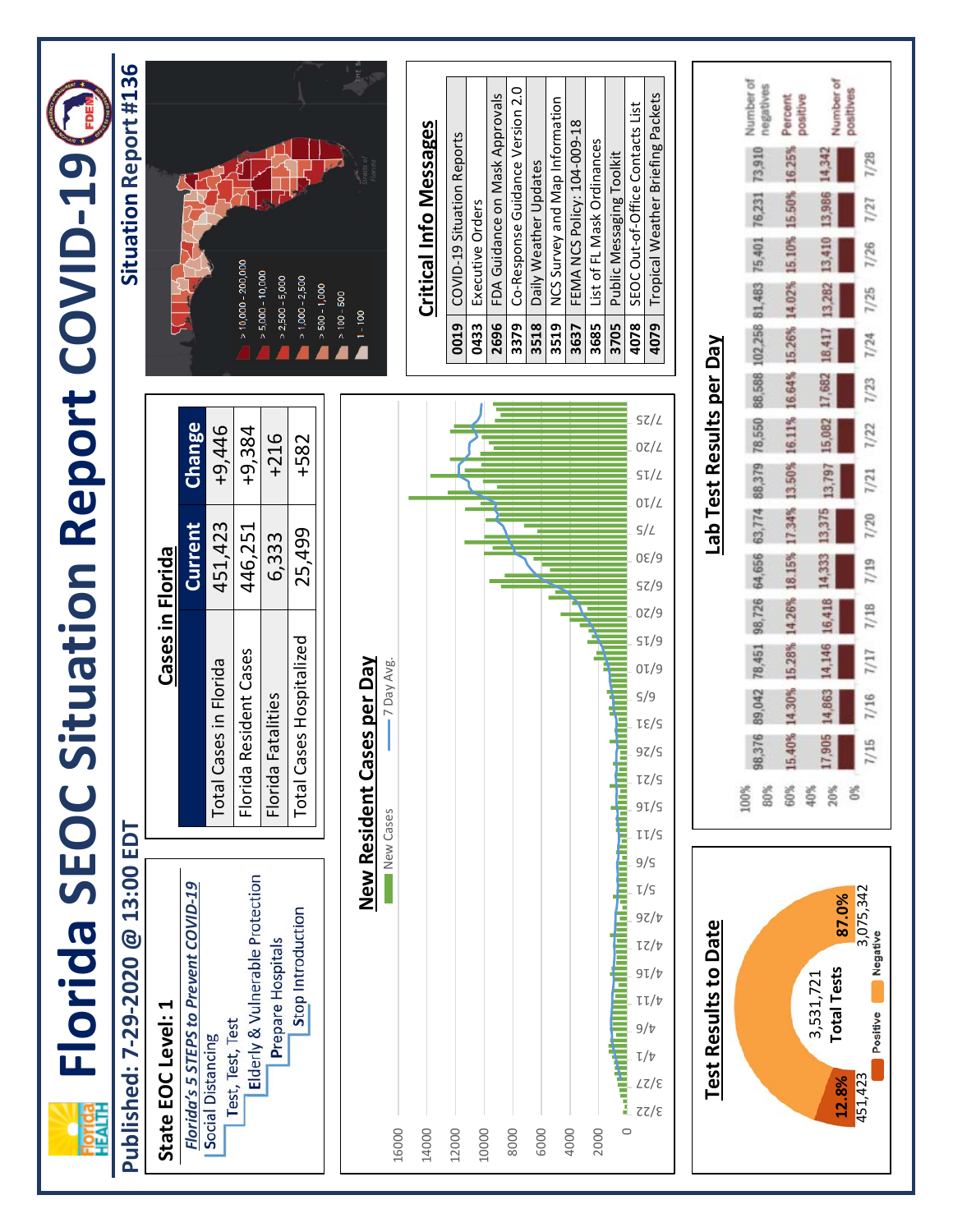|                 |                       |                    | New                               | <b>Cases Trends by County</b>    |                |                 |                    |                                                                      |                                  |
|-----------------|-----------------------|--------------------|-----------------------------------|----------------------------------|----------------|-----------------|--------------------|----------------------------------------------------------------------|----------------------------------|
| County          | Cases<br>New          | Positivity<br>Rate | 7-day Average<br><b>New Cases</b> | Positivity Rate<br>7-day Average | County         | Cases<br>New    | Positivity<br>Rate | 7-day Average<br><b>New Cases</b>                                    | 7-day Average<br>Positivity Rate |
| Alachua         | 95                    | 5.5%               | 78                                | 6.0%                             | Lake           | 5               | 7.0%               | 105                                                                  |                                  |
| <b>Baker</b>    |                       | 14.0%              | $\Xi$                             | 11.2%                            | Lee            | 161             | 10.8%              | 212                                                                  | 9.7%                             |
| Bay             | 111                   | 22.2%              | 141                               | 21.3%                            | Leon           | 55              | 5.9%               | 98                                                                   | 7.4%                             |
| <b>Bradford</b> | 67                    | 18.8%              | 15                                | 11.6%                            | Levy           | $\frac{9}{2}$   | 15.5%              | $\overline{1}$                                                       | 10.6%                            |
| <b>Brevard</b>  | 99                    | 8.7%               | 99                                | 6.7%                             | Liberty        | $\infty$        | 21.9%              | 4                                                                    | 11.6%                            |
| Broward         | 1,313                 | 12.7%              | 1,318                             | 13.0%                            | Madison        | 4               | 16.2%              | $\overline{a}$                                                       | 17.1%                            |
| Calhoun         | $\mathbf{\Omega}$     | 17.4%              | 6                                 | 8.6%                             | <b>Manatee</b> | 57              | 6.8%               | 158                                                                  | 7.8%                             |
| Charlotte       | 23                    | 5.1%               | 39                                | 6.8%                             | Marion         | 386             | 23.9%              | 213                                                                  | 15.7%                            |
| Citrus          | $\overline{37}$       | 10.4%              | 36                                | 8.8%                             | Martin         | 42              | 19.1%              | $\overline{a}$                                                       | 10.9%                            |
| Clay            | 82                    | 13.1%              | $\mathcal{Q}$                     | 8.4%                             | Monroe         | 23              | 12.3%              | $\overline{31}$                                                      | 13.2%                            |
| Collier         | 109                   | 12.8%              | 133                               | 11.9%                            | Nassau         | 23              | 9.7%               | 24                                                                   | 8.3%                             |
| Columbia        | 38                    | 27.6%              | 114                               | 26.8%                            | Okaloosa       | 95              | 13.4%              | 89                                                                   | 10.7%                            |
| Dade            | 2,791                 | 16.3%              | 2,971                             | 18.1%                            | Okeechobee     | Lŋ              | 9.1%               | 23                                                                   | 15.6%                            |
| DeSoto          | $\frac{2}{3}$         | 16.5%              | $\frac{8}{1}$                     | 13.3%                            | Orange         | 371             | 8.4%               | 499                                                                  | 8.8%                             |
| <b>Dixie</b>    | $\infty$              | 3.6%               | LŊ                                | 10.0%                            | <b>Osceola</b> | 157             | 15.3%              | 206                                                                  | 13.4%                            |
| <b>Duval</b>    | 260                   | 9.3%               | 346                               | 8.5%                             | Palm Beach     | 573             | 8.6%               | 666                                                                  | 10.0%                            |
| Escambia        | 179                   | 12.7%              | 161                               | 11.9%                            | Pasco          | 109             | 9.6%               | 120                                                                  | 8.8%                             |
| Flagler         | $\overline{12}$       | 5.9%               | 22                                | 7.3%                             | Pinellas       | 259             | 8.2%               | 230                                                                  | 6.8%                             |
| Franklin        | $\infty$              | 9.1%               | S                                 | 5.7%                             | Polk           | 166             | 10.9%              | 250                                                                  | 12.2%                            |
| Gadsden         | 43                    | 8.9%               | $\overline{4}$                    | 14.4%                            | Putnam         | 32              | 9.8%               | 25                                                                   | 10.1%                            |
| Gilchrist       | $\overline{10}$       | 12.6%              | $\infty$                          | 14.2%                            | Santa Rosa     | 180             | 24.1%              | 148                                                                  | 20.2%                            |
| Glades          | $\blacktriangleright$ | 14.3%              | $\overline{4}$                    | 28.6%                            | Sarasota       | 75              | 4.9%               | 112                                                                  | 6.8%                             |
| Gulf            | 21                    | 22.0%              | 12                                | 18.7%                            | Seminole       | 102             | 8.0%               | <b>00T</b>                                                           | 7.9%                             |
| Hamilton        | $\circ$               | 0.0%               | 6                                 | 10.7%                            | St. Johns      | 54              | 11.9%              | 5                                                                    | 9.0%                             |
| Hardee          | $\overline{ }$        | 16.2%              | 12                                | 15.9%                            | St. Lucie      | 5 <sup>1</sup>  | 13.1%              | 130                                                                  | 12.5%                            |
| Hendry          | 17                    | 31.8%              | 26                                | 19.7%                            | Sumter         | $\overline{17}$ | 6.5%               | 23                                                                   | 7.0%                             |
| Hernando        | 58                    | 16.8%              | $\overline{4}$                    | 10.9%                            | Suwannee       | 22              | 19.3%              | $\frac{8}{18}$                                                       | 13.7%                            |
| Highlands       | 12                    | 15.2%              | 34                                | 9.5%                             | Taylor         | $\circ$         | 3.2%               | თ                                                                    | 12.0%                            |
| Hillsborough    | 445                   | 10.9%              | 482                               | 10.6%                            | Union          | $-47$           | 10.5%              | $\circ$                                                              | 19.5%                            |
| Holmes          | $\infty$              | 1.9%               | $\overline{c}$                    | 10.7%                            | Volusia        | 99              | 8.5%               | 131                                                                  | 8.8%                             |
| Indian River    | 45                    | 9.9%               | 56                                | 8.5%                             | Wakulla        | $\infty$        | 7.5%               | 29                                                                   | 7.0%                             |
| Jackson         | 247                   | 49.8%              | 90                                | 20.9%                            | <b>Walton</b>  | 25              | 13.6%              | 32                                                                   | 12.7%                            |
| Jefferson       | 4                     | 6.7%               | G.                                | 10.5%                            | Washington     | $\sigma$        | 7.0%               | 15                                                                   | 12.6%                            |
| Lafayette       | $\infty$              | 22.2%              | ന                                 | 11.2%                            |                |                 |                    | Numbers for this chart are not cumulative and only reflect new cases |                                  |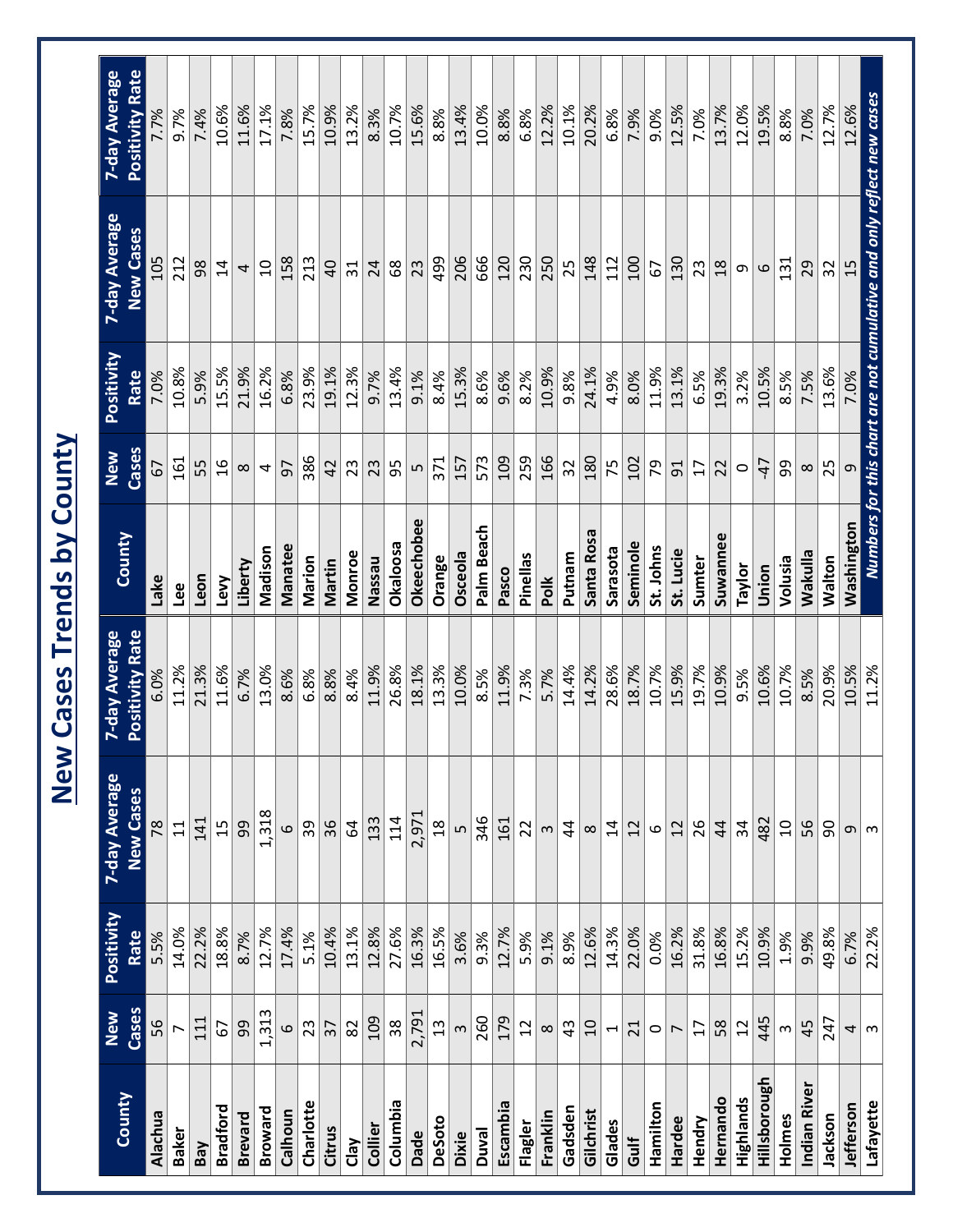|                 |                |                               | $ \bar{S} $                             |                 | unty Cumulative Totals                        |                       |                               |                                                                |                        |
|-----------------|----------------|-------------------------------|-----------------------------------------|-----------------|-----------------------------------------------|-----------------------|-------------------------------|----------------------------------------------------------------|------------------------|
| County          | Cases<br>Total | <b>Fatalities</b><br>Resident | Hospitalizations<br><b>Total COVID+</b> | Tested<br>Total | County                                        | Cases<br><b>Total</b> | <b>Fatalities</b><br>Resident | <b>Hospitalizations</b><br><b>Total COVID+</b>                 | Tested<br><b>Total</b> |
| Alachua         | 3,353          | 20                            | 139                                     | 64,622          | Lake                                          | 4,326                 | 50                            | <b>OGT</b>                                                     | 57,897                 |
| <b>Baker</b>    | 329            | $\overline{a}$                | 25                                      | 4,083           | Lee                                           | 14,877                | 279                           | 900                                                            | 105,077                |
| Bay             | 3,257          | $\overline{c}$                | $98$                                    | 22,013          | Leon                                          | 4,004                 | $\overline{1}$                | 110                                                            | 52,303                 |
| <b>Bradford</b> | 307            | $\infty$                      | 24                                      | 3,926           | Levy                                          | 509                   | 2                             | 26                                                             | 5,512                  |
| <b>Brevard</b>  | 5,254          | 95                            | 352                                     | 76,968          | Liberty                                       | 348                   | $\sim$                        | LN                                                             | 2,970                  |
| Broward         | 52,970         | 638                           | 3,104                                   | 381,963         | Madison                                       | 564                   | $\circ$                       | 24                                                             | 4,693                  |
| Calhoun         | 271            | $\overline{ }$                | 25                                      | 2,120           | Manatee                                       | 8,187                 | 173                           | 477                                                            | 76,815                 |
| Charlotte       | 1,807          | 85                            | 214                                     | 22,015          | Marion                                        | 4,314                 | 55                            | 324                                                            | 41,914                 |
| Citrus          | 1,160          | 23                            | 99                                      | 16,313          | Martin                                        | 3,527                 | 73                            | 297                                                            | 23,920                 |
| Clay            | 2,697          | 47                            | 171                                     | 31,020          | Monroe                                        | 1,198                 | 6                             | $\overline{7}$                                                 | 11,343                 |
| Collier         | 9,178          | 120                           | 612                                     | 57,448          | Nassau                                        | 1,009                 | $\infty$                      | 51                                                             | 13,448                 |
| Columbia        | 2,323          | $\overline{a}$                | 86                                      | 11,986          | Okaloosa                                      | 2,577                 | 22                            | <b>20P</b>                                                     | 25,078                 |
| Dade            | 113, 143       | 1,455                         | 5,188                                   | 602,089         | Okeechobee                                    | 858                   | $\boldsymbol{\uparrow}$       | $\overline{7}$                                                 | 5,969                  |
| DeSoto          | 1,240          | 14                            | $\frac{5}{2}$                           | 8,996           | Orange                                        | 28,191                | 203                           | 769                                                            | 246,277                |
| <b>Dixie</b>    | 241            | $\overline{\mathcal{L}}$      | 22                                      | 2,333           | <b>Osceola</b>                                | 8,130                 | 61                            | 311                                                            | 56,322                 |
| <b>Duval</b>    | 20,398         | 149                           | 580                                     | 188,599         | Palm Beach                                    | 32,171                | 795                           | 2,474                                                          | 250,023                |
| Escambia        | 7,429          | 88                            | 357                                     | 62,476          | Pasco                                         | 6,101                 | 68                            | 424                                                            | 60,208                 |
| Flagler         | 850            | $\overline{c}$                | $\overline{2}$                          | 13,248          | Pinellas                                      | 15,800                | 400                           | 1,336                                                          | 156,276                |
| Franklin        | 103            | $\overline{\phantom{0}}$      | $\infty$                                | 2,434           | Polk                                          | 12,059                | 251                           | 942                                                            | 85,351                 |
| Gadsden         | 1,267          | $\overline{4}$                | 57                                      | 10,356          | Putnam                                        | 1,223                 | 15                            | 131                                                            | 11,174                 |
| Gilchrist       | 334            | $\sim$                        | $\circ$                                 | 3,359           | Santa Rosa                                    | 3,125                 | 22                            | 146                                                            | 24,797                 |
| Glades          | 390            | $\boldsymbol{\mathsf{m}}$     |                                         | 1,078           | Sarasota                                      | 5,349                 | 116                           | 332                                                            | 66,309                 |
| Gulf            | 286            | $\circ$                       | $ z $ $\approx$                         | 3,205           | Seminole                                      | 6,333                 | $\overline{z}$                | 343                                                            | 61,809                 |
| Hamilton        | 564            | $\boldsymbol{\mathsf{c}}$     |                                         | 3,822           | St. Johns                                     | 3,136                 | 23                            | <b>149</b>                                                     | 36,344                 |
| Hardee          | 812            | $\overline{\phantom{0}}$      | 66                                      | 4,204           | St. Lucie                                     | 4,805                 | 114                           | 285                                                            | 38,209                 |
| Hendry          | 1,606          | 34                            | 137                                     | 7,771           | Sumter                                        | 1,045                 | 27                            | 137                                                            | 15,903                 |
| Hernando        | 1,579          | 26                            | 161                                     | 16,761          | Suwannee                                      | 1,060                 | 32                            | 83                                                             | 6,597                  |
| Highlands       | 1,115          | 25                            | 125                                     | 14,449          | Taylor                                        | 288                   | $\boldsymbol{\mathsf{m}}$     | 13                                                             | 2,813                  |
| Hillsborough    | 28,268         | 323                           | 1,159                                   | 213,702         | Union                                         | 200                   | $\overline{a}$                | 15                                                             | 3,186                  |
| Holmes          | 402            | $\overline{\phantom{0}}$      | <b>ာ</b>                                | 3,892           | Volusia                                       | 6,572                 | 107                           | 451                                                            | 64,736                 |
| Indian River    | 2,118          | 38                            | 132                                     | 24,181          | Wakulla                                       | 543                   | $\sim$                        | 22                                                             | 7,034                  |
| Jackson         | 1,544          | 26                            | 81                                      | 9,578           | Walton                                        | 1,119                 | 12                            | 51                                                             | 8,301                  |
| Jefferson       | 188            | LN                            | 21                                      | 2,139           | Washington                                    | 469                   | 13                            | 30                                                             | 3,930                  |
| Lafayette       | 95             | $\overline{\phantom{0}}$      |                                         | 849             |                                               |                       |                               | All numbers in this chart are cumulative totals (to-date) $\,$ |                        |
|                 |                |                               |                                         |                 | Total Hospitalizations based on 7-26 DOH data |                       |                               |                                                                |                        |